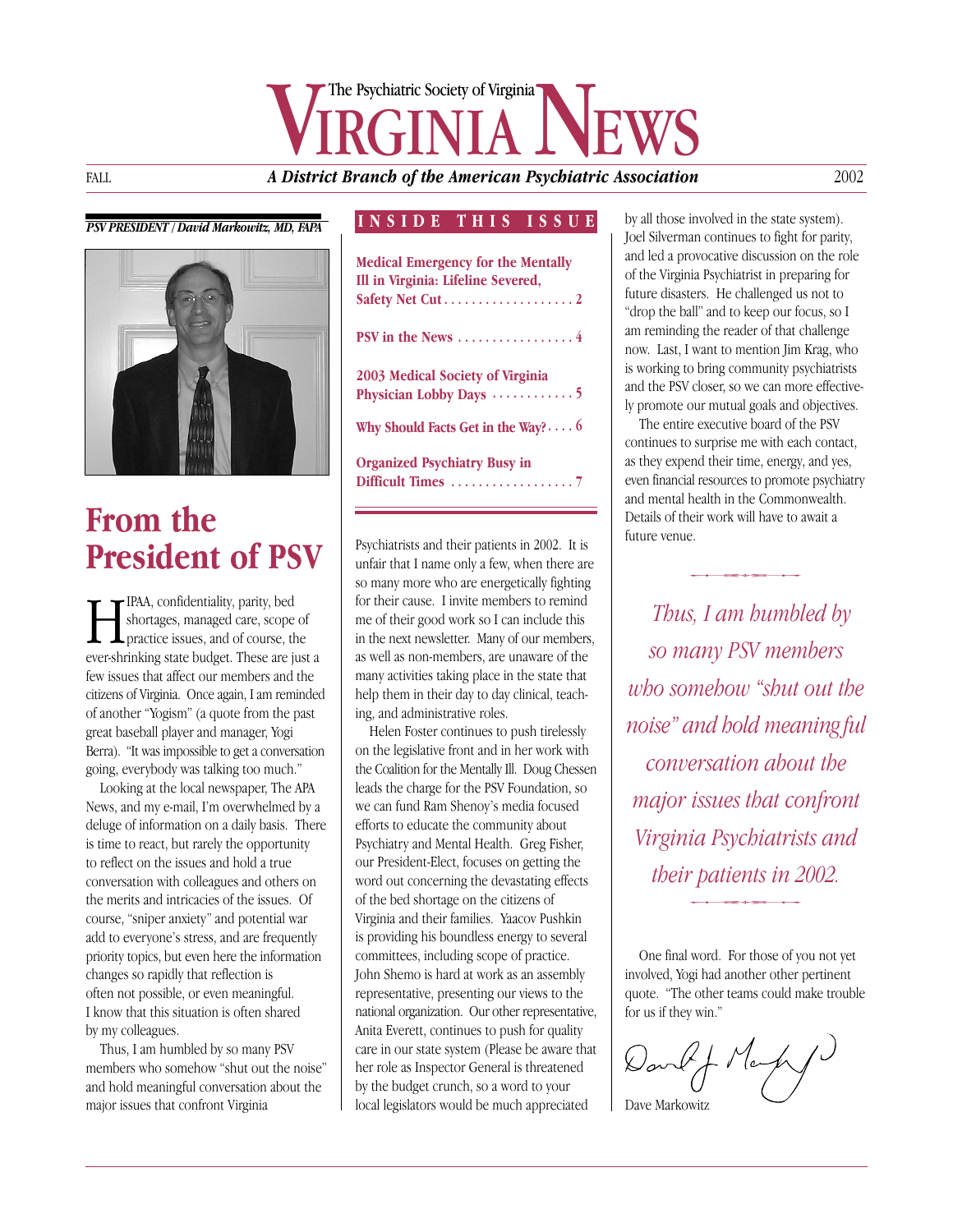### *Guest Editorial*

# **Medical Emergency for the Mentally Ill in Virginia: Lifeline Severed, Safety Net Cut**

*Challenge for Medical and Political Leadership*

r. Applebaum's prediction has come true… here in Virginia. In May of this year, Paul Applebaum, M.D., in his *Presidential Paper* at the 155th annual meeting of the APA in Philadelphia, addressed "The Systematic Defunding of Psychiatric Care: A Crisis at Our Doorstep." Well, the crisis has reached our doorstep, found the door unlocked and is slipping into the lives of our patients and their families.

In moments of state budget challenges (\$1.5 billion shortfall in a setting of paying \$1.7 billion for a car tax refund), essential care for persons with severe and persistent mental illness must not be cut. The budget for Virginia's inpatient and outpatient state mental health service must be supported at realistic levels. Medicaid funding vital to the mentally ill must not be cut. A bill should be passed establishing true parity, which doesn't alter based upon revenues, for this moral obligation of treatment. Over the decades and escalating over recent years, states have been cutting budgets, providing less service

## **VIRGINIA NEWS**

*President* David Markowitz, MD, FAPA

*Editor* James Reinhard, MD, FAPA

*Please Note We Have A New Website*

*Executive Director* Sandra Peterson

*Executive Office* PO Box 71656 Richmond, VA 23255-1656 (804) 754-1200 Fax (804) 754-2321 e-mail: spetersonpsv@attbi.com www.psva.org

*We welcome letters to the editor and editorial contributions.*

at the cost of compromised psychiatric care for the mentally ill. The fiscal solution for revenue is the tobacco tax and alcohol tax: not only will state revenues increase, the research shows clearly that adult and especially youth tobacco and alcohol use will decrease; taxation is an evidence-based tool of prevention.

In mid-October, a 10% budget cut was implemented to the state's portion of funding to the community mental health system, the safety net for the system. A 15% budget cut from what was labeled "non-direct care" was imposed onto our state psychiatric facilities. State Hospitals are the lifeline for treatment. This 15% cut is on top of previous 4% Iospitals are the lifeline for<br>15% cut is on top of previous<br>**Consequence**<br>*Dorsoms* with

*Persons with schizophrenia, bipolar disorder and other mental illnesses should not have their very lives compromised (to pay for a car tax refund).* - $\int$ .

reductions defined as "executive management savings" over the past two years. Medicaid is on the chopping block. Clear and present danger exists for additional cuts in the next months. All of this to pay for the car tax refund, which has been identified by House Delegate Phillip Hamilton, as "the



largest new state expenditure." He warns us, "Virginia is facing a fiscal crisis of monumental proportions that could severely affect the state's ability to provide essential, government-responsible services." Embarrassingly, Virginia ranks nationally as "47th in spending for mental health, mental retardation and substance abuse services," he notes.

A civilized and just society is obligated to care for those of its members who suffer from severe mental illness. Systematic defunding for any reason, including paying for car tax cuts, is a retreat from responsibility. The Bazelon Report showed that "our states now spend 30% less on mental health care, adjusted for inflation, than they did in 1955." 100% of funding for Virginia's state psychiatric hospitals, the lifeline for the mentally ill, comes from the state. Homelessness and incarceration of the mentally ill is tragic; marginalization and stigmatization is a national disgrace. If one cuts Mental Health Services, there will be massive suffering:

- Further Homelessness
- Increased Safety Concerns for Communities
- Inappropriate "Transinstutionalization" of patients with ill persons going to jails and prisons instead of receiving hospital or clinic care
- Increased Burden on Emergency Rooms and the Private Sector

*Continued on page 3*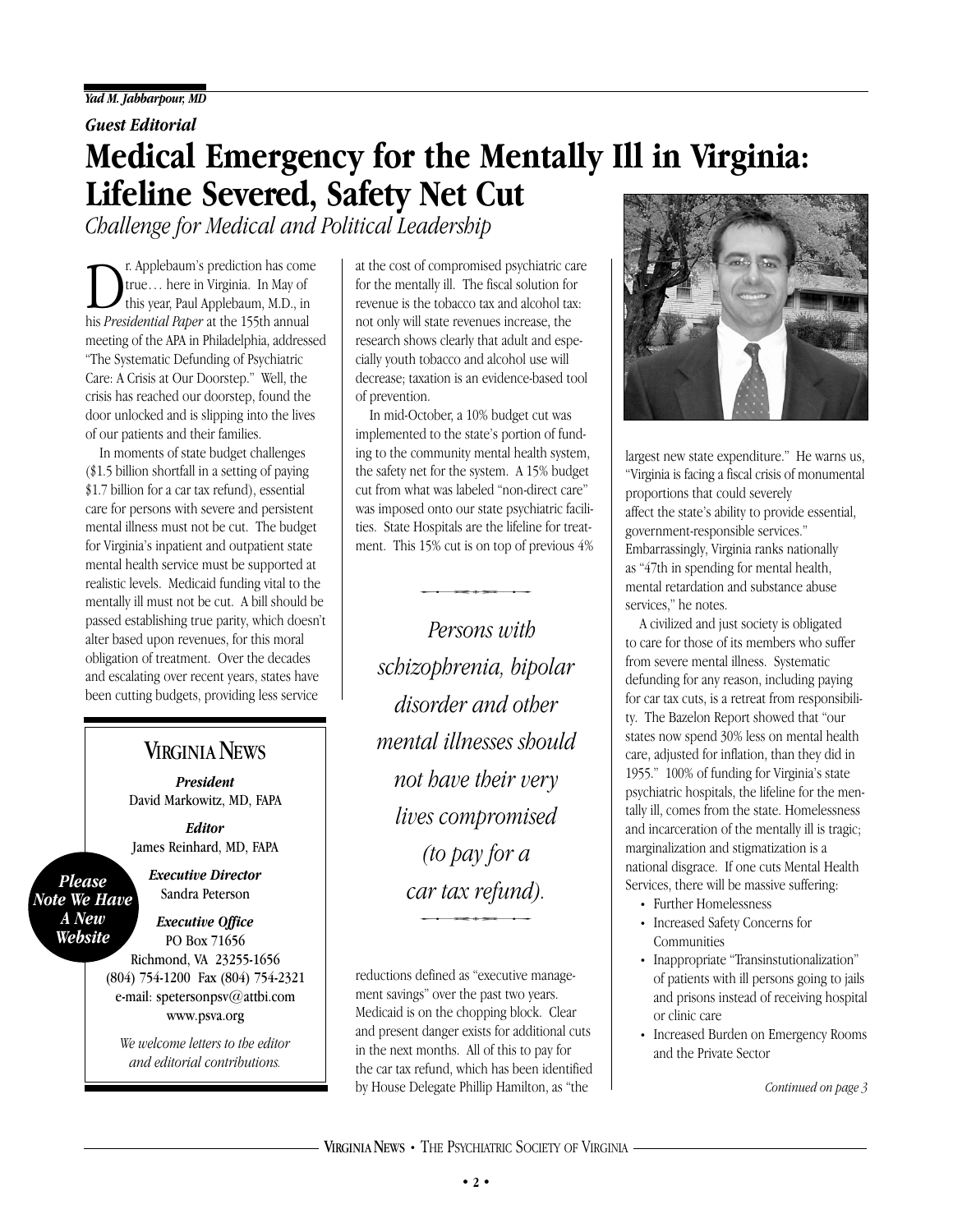#### *Medical Emergency, continued from page 2*

- Increased Serious Burden on Families
- Increased Harm to Self/Others.

Persons with schizophrenia, bipolar disorder and other mental illnesses should not have their very lives compromised (to pay for a car tax refund). History is repeating itself with the litany of failures of inadequate systems of care in the underfunding of public sector mental health, exposed in 1948 by Albert Deutsch in "The Shame of the States."

The "Third Shame of the States" was identified by Mowbray et al. as the present tactic across the nation with states, driven by economic pressures, cutting public sector psychiatry with the knife of managed behavioral health care.

There is a solution. This is an opportunity for political leadership as well as medical leadership: 1) Advocacy: Paul Applebaum's call that "those of us who are aware of the problem have a responsibility to sound the alarm." 2) "A dollar a pack" and "Save the Kids": Tobacco taxation will increase

revenues. A tobacco tax will also decrease adult use and especially decrease youth initiation of smoking and use.

Virginia currently has the lowest excise cigarette tax in the nation at 2.5 cents per pack, which has not changed in over 35 years; in fact, we don't even tax non-cigarette products such as cigars. A dollar a pack would generate nearly \$700 million. Youth smoking would decrease by an estimated 12.2% or 51,200 children. Virginia would have \$959 million in lifetime health savings. Even prior to the announcement of severe budget cuts and layoffs, an August Poll showed two-thirds of Virginia voters (67%) support a 60-cent per pack increase in the state's tobacco tax as part of an effort to reduce tobacco use, particularly among kids, and help address the state's budget deficit.

3) World Health Organization studies have also shown that taxing alcohol will provide: a) revenue, b) decrease in adult alcohol use, c) significant decrease in initiation and abuse by children and teenagers. 4) A policy

change is warranted. The Commonwealth of Virginia should place into law for the future that in times of revenue shortfall, state funding for mental health will not be cut.

Cutting psychiatric services is an ethical offense: Reinstate state funding to Virginia's Mental Health Services. Increase state revenues with tobacco and alcohol taxes, which in turn will decrease tobacco and alcohol use disorders. Preserve through policy the moral obligation of treatment for persons with severe and persistent mental illness. *Yad M. Jabbarpour, MD, is a Clinical Assistant Professor of Psychiatric Medicine with the University of Virginia School of Medicine, Chief of Staff/Medical Director of Catawba Hospital. Dr. Jabbarpour is this year's recipient of the Outstanding Professional Award from the National Alliance for the Mentally Ill Roanoke Valley "in recognition of his vision, leadership and tenacity to translate research into practice."* 



### **Healthy Communities Loan Fund**

Consider obtaining a loan from the *Healthy Communities Loan Fund* before interest rates climb up again!

The *Healthy Communities Loan Fund* encourages psychiatrists to practice in mental health professional shortage areas. Word of mouth conveys how satisfying it is to:

- develop long term relationships not only with individual patients but also with their families;
- set up and run your own practice;
- participate in the life of a community where your contributions really matter and people show their gratitude.

If these factors appeal to you, we urge you to consider the long term benefits of practicing in an underserved area. To finance opening a new practice, relocating, building, expanding a facility, or adding new equipment to accommodate another psychiatrist,

> **Call:** Lilia Mayer/ Healthy Communities Loan Fund at the Virginia Health Care Foundation 804-828-7494 or Email: loanfund@vhcf.org

First Virginia Banks, Inc. The Robert Wood Johnson Foundation The Virginia Health Care Foundation

#### **REFERENCES:**

Applebaum P: *Presidential Papers, 2002: Response to the Presidential Address–The Systematic Defunding of Psychiatric Care: A Crisis at Our Doorstep,* Am J Psychiatry 159: 10, October 2002

Hamilton P: Budget Crisis Requires the State to Consider Increasing Revenue. Just Cut Spending. Why Should the Facts Get in theWay? *Roanoke Times,* October 17, 2002

Mulligan K: Psychiatric Care Threatened As States Seek Medicaid Cuts, Psychiatric News Bazelon Center for Mental Health Law: Disintegrating Systems: The State of the States' Public Mental Health Systems. Washington, DC, Bazelon Center for Mental Health Law 2001

Deutsch A: The Shame of the States. New York, Harcourt Brace, 1948 Mowbray et al.: Managed Behavioral Health Care in the Public Sector : Will it Become the Third Shame of the States? Psych Services 53:157-170,2002

Mason-Dixon Polling & Research: 67 Percent of VA Voters Favor Tobacco Tax Increase; Voters Embrace Increase as Way to Address Budget Deficit, Prevent Youth Smoking, *U.S. Newswire* 202-347-2770, 21 August 13:45

Edwards E et al.: Alcohol Policy and the Public Good, World Health Organization, Oxford University Press, 1994

VIRGINIANEWS **•** THE PSYCHIATRIC SOCIETY OF VIRGINIA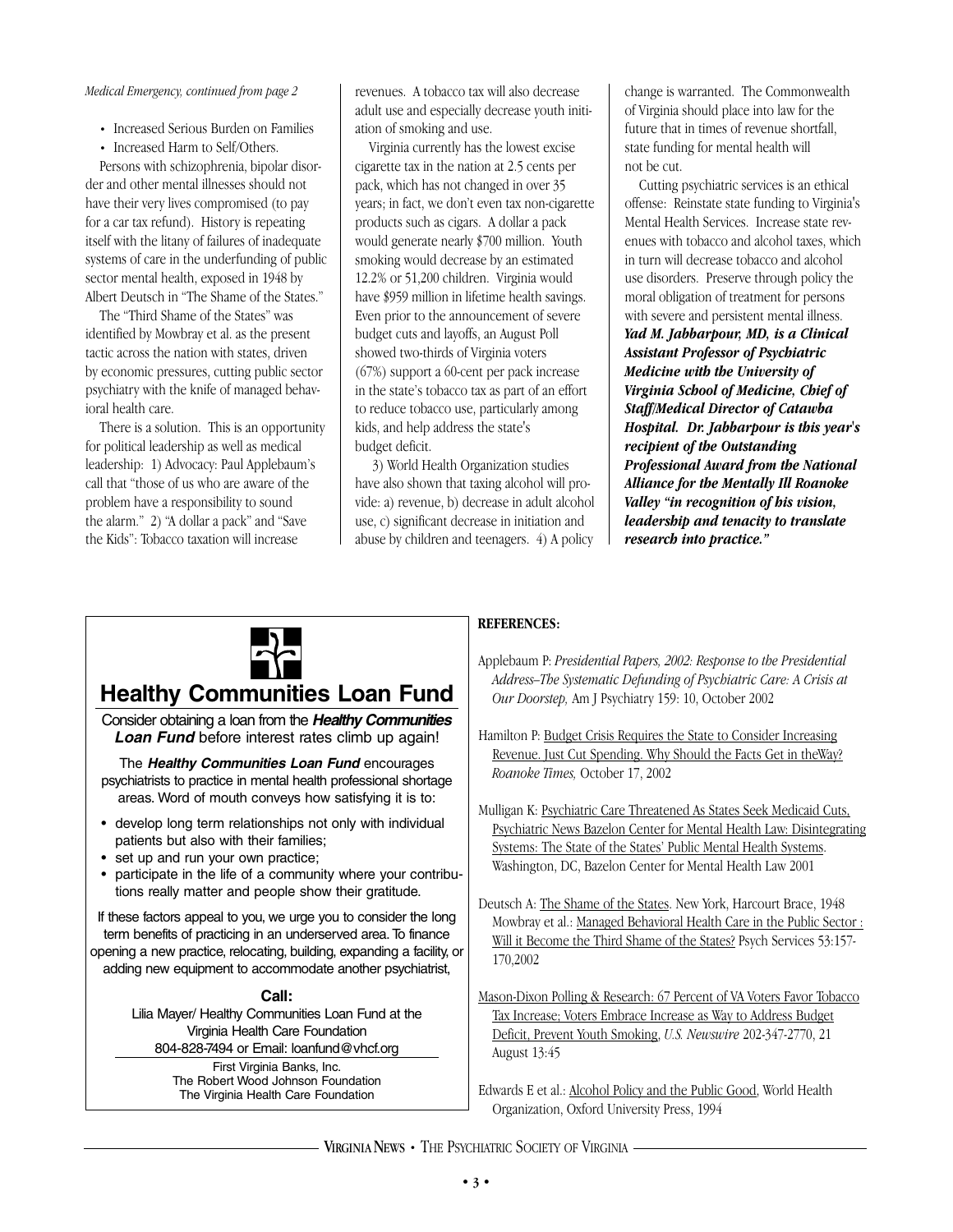

## **IN MEMORY OF…**

**William F. Blair, MD** died June 8, 2002 in Norfolk's Bon Secours DePaul Hospital. He was 92. Dr. Blair maintained a private practice in adult psychiatry in Norfolk for 49 years. Dr. Blair was the former chief of the Department of Psychiatry of Sentara Norfolk General Hospital, director of the Community Mental Health Center and associate professor of psychiatry at Eastern Virginia Medical School. Dr. Blair received an M.D. from the University of Kansas School of Medicine in Lawrence, Kansas in 1944 and completed a residency in psychiatry at Duke University in Durham, NC.

Dr. Blair held memberships in numerous medical and scientific organizations including the American Psychiatric Association and the Psychiatric Society of Virginia. Dr. Blair was an avid sailor, and a patron of the arts and a humanitarian. He is survived by his wife of 60 years, Dorothea Thompson Blair and his son, William F. Blair, III.

**Kurt M. Morbitzer, MD** died September 26, 2002. Dr. Morbitzer resided in Sutherland and was the former director of the Southside area mental-health clinic who was involved in establishing other mental-health centers in the Tri-Cities area. Dr. Morbitzer was 83.

Dr. Morbitzer held a short appointment as assistant superintendent and clinical director at Central State Hospital before called the Southside area Mental Hygiene being named director of what was then Clinic in 1962. From 1969 until his retirement in 1988, Dr. Morbitzer practiced privately.

Dr. Morbitzer was among a group of doctors instrumental in the conversion of Lee Nursing Home into the 42-bed Petersburg

Psychiatric Institute, now Poplar Springs Hospital. Dr. Morbitzer also played a large role in the creation of the 5 West Psychiatric Wing at the former Petersburg General Hospital. Dr. Morbitzer was a native of Sudetenland in the Czech Republic and arrived in the United States in 1954 and earned his U.S. citizenship about 1957. Survivors include two sons and three daughters.

## **SPRING 2003 MEETING UPDATE** *Mark the Date*

*Friday, April 4 and Saturday, April 5, 2002*

*Omni Richmond Hotel 100 South 12th Street • Richmond, Virginia*

*Saturday's meeting will focus on the academic centers with updates from the departments at UVA, MCV, and EVMS with speakers from each.* 

*Dr. David Spiegel (EVMS) is going to talk on geriatric issues and Dr. Anita Clayton (UVA) is going to speak on women's issues. Dr. Kenneth Kendler (MCV) will speak on Psychiatric Genetics–A Current Perspective.*

*For Room Reservations Call 804-344-7000. Room Rates for Single and Double \$94.00 (+tax) for Friday, April 4.*

*See You in the Spring!*

# **IN THE MAIL NOW…**

*Questionaire for 2003-2004 Directory Update and fax it back to PSV now!*

> *PSV Foundation Form Your donation is important.*

## *PSV apologizes to Richmond psychiatrist Norman M. (Mike) Camp for listing him in the 2001-2002 directory as retired...*

Dr. Camp has been in the continuous practice of Psychiatry and Psychoanalysis in the Richmond area since 1988 when he returned to Virginia upon completing a 20-year career with the U.S. Army Medical Corps. Since that time he also has served as Director of Psychotherapy Training for the psychiatry residency at Virginia Commonwealth University/Medical College of Virginia. In his practice he specializes in providing diagnostic assessment and consultation regarding individual psychodynamics as well as offers psychoanalytically informed psychotherapy (brief and longterm) and psychoanalysis for individuals with personality disorders or symptoms stemming from intrapsychic or developmental conflict. Dr. Camp experience and training includes:

- Medical training: University of Tennessee
- General psychiatry training: Walter Reed Army Medical Center, Washington, DC
- Child/Adolescent training: University of California Medical Center, San Francisco
- Psychoanalytic training: Baltimore-Washington Institute for Psychoanalysis
- Board certified in General Psychiatry
- Board certified in Child and Adolescent **Psychiatry**
- Clinical Professor in Psychiatry, Medical College of Virginia/Virginia Commonwealth University
- Member and past president, Virginia Psychoanalytic Society

*For further details or referral to his practice, contact Dr. Camp at 208 Overlook Road, Richmond, VA 23229 or 804-285-0931*.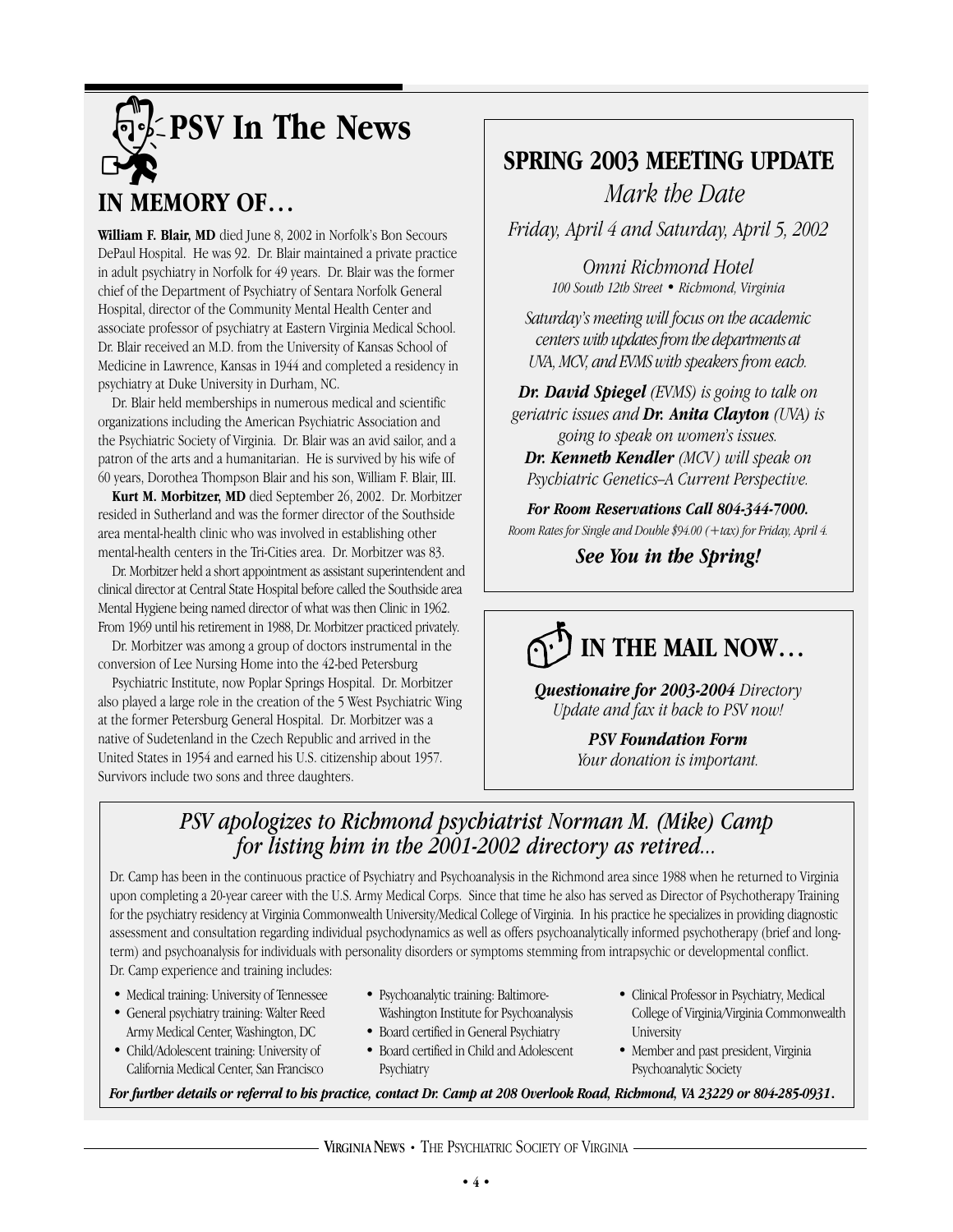## *PSYCHIATRIST NEEDED For Group Practice on the Virginia Peninsula*

We are recruiting for a general or child psychiatrist to join our busy practice on the Virginia Peninsula. We are a small, multidisciplinary private group with psychiatrists, psychiatric nurses, and therapists.

We see outpatients at our office in Newport News, doing primarilypsychiatric evaluations, medication management, and short-term therapy. Wealso run an intensive outpatient chemical dependency program.

Both of our full-time psychiatrists were Harvard trained in medical school and residency. Dr. Richard Poe was previously an academic psychiatrist at Eastern Virginia Medical School and before that at Duke, UNC, and Stanford. He specializes in psychopharmacology and bipolar disorders. Dr. Doug Chessen is President of the Psychiatric Society of Virginia Foundation and is a past president of the PSV and the Newport News Medical Society. He has added qualifications in addiction psychiatry and earned an M.B.A. at William and Mary.

If you want a temperate climate with four seasons, water sports, history and culture, and a fine place to raise kids, you will love our area by the Chesapeake Bay, between Williamsburg and Virginia Beach. We have variety in our work and many opportunities for growth. Board eligibility or certification is required. Compensation and benefits are competitive.

*If interested, contact Douglas H. Chessen, M.D., F.A.P.A., M.B.A. by e-mail at dhchessen@home.com, by phone at 757-595-3900, or by mail to 12420 Warwick Blvd., Bldg.7, Suite C, Newport News, VA 23606.*

# **2003 Medical Society of Virginia Physician Lobby Days**

*Physicians, at a loss for how to respond to the devastation in our profession??*

### **Sign up now, Mark your calendars**

You don't even have to be an MSV member. The Medical Society of Virginia values your knowledge and experience as a physician. The 2002 Physician Lobby Days Program allows you to join the MSV legislative team and lobby your Senator or Delegate in Richmond during the General Assembly session.

MSV Physician Lobby Days give physicans an organized way to impact the legislative process,the critical component of any legislative session. The Psychiatric Society of Virginia participates actively with MSV. With the help of our grass roots lobbyist, Cal Whitehead you can influence state mental health, mental retardation, and substance abuse policy and have a great time too.

*MSV Lobby Days are held each Tuesday, Wednesday, and Thursday during the General Assembly Session.* 

*The day(s) at the Capital begins with a 7:45 AM briefing at St. Paul's Church by one of your MSV lobbyists. ALL BRIEFINGS WILL BE HELD IN CLASSROOM #207. You will then depart to lobby your legislators across the street at the General Assembly Building (GAB).* 

*Whether you are a physican, resident physician, component of specialty society executive, MSV Alliance or a medical group manager, we have a place for you.* 

*After you mail in your lobby day schedule, mark your calendar and plan to attend. Sometimes MSV sends info in advance, sometimes not.*

### **PICK YOUR DATE(S):** *Session Dates: January 8 through February 22, 2003*

| $O$ January 14                    | O January 15   | $O$ January 16                                               | O January 21  |
|-----------------------------------|----------------|--------------------------------------------------------------|---------------|
| O January 22                      | $O$ January 23 | O January 28                                                 | O January 29  |
| $O$ January 30                    | O February 11  | O February 12                                                | O February 13 |
| February 18<br>O                  | O February 19  | O February 20                                                |               |
| Name                              |                |                                                              |               |
| Address                           |                |                                                              |               |
| Telephone                         | Fax            | Email:                                                       |               |
| $\mathbf{r}$ $\mathbf{r}$<br>$-1$ | $-1$           | $\theta$ and $\theta$ and $\theta$ and $\theta$ and $\theta$ |               |

*Please return this form to the Medical Society of Virginia at MSV/VAMPAC, 4205 Dover Road, Richmond, VA 23221 or fax to 804-355-6189.*

*If you have questions or need directions, please contact Ryan Viner MSV Associate Director of Political Affairs at 800-746-6768, extension 131 or Cal Whitehead (PSV grassroots)–cwhitehead@whiteheadconsulting.net or 804-389-2825.*

### VIRGINIA NEWS • THE PSYCHIATRIC SOCIETY OF VIRGINIA ·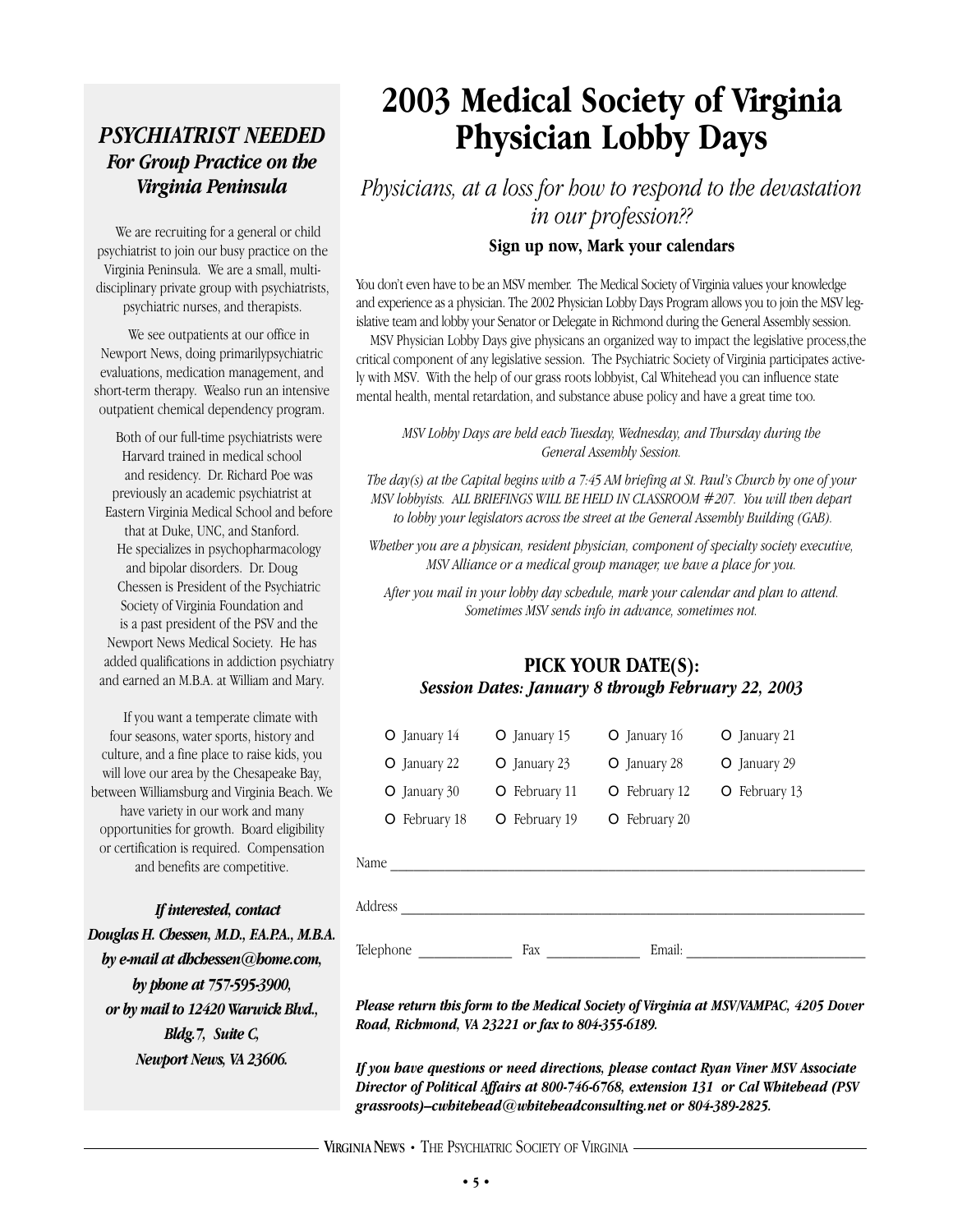# **Why Should Facts Get In The Way?**

### **"The following article appeared in** *The Daily Press* **in October."**

With the current budget situation,<br>"just cut state spending!" While<br>the "cut spending" proponents claim a forty the battle cry for some has become "just cut state spending!" While percent increase in state spending over the past four years, the real per-capita spending, when adjusted for inflation, actually only increased by 11.9 percent from fiscal years 1998 to 2001.

A recent JLARC review of state spending from 1981 to 2001 documented that during those twenty years Virginia's public school enrollment rose by 106,000 students, college enrollment by 31,000, Medicaid-eligible recipients by 378,000 and state inmate population by 25,000. All of these increases required additional state expenditures in accordance with federal or state mandates. Even with these expansions, inflation-adjusted state expenditures amounted to an average annual growth of only 2.3 percent.

Some people claim that Virginia is a hightax and high-spending state. As far as state taxes go, Virginia ranks 46th as a percentage of personal income. Also, during the last 10 years, the General Assembly authorized \$1.6 billion in tax relief. In addition to the car tax reduction for individuals that is now paid by the state, other tax cuts include reducing the sales tax on food, eliminating the tax on Social Security and non-prescription drugs, and implementing an age deduction from income taxes for citizens who were at least 62 years old. Currently, Virginia does not collect \$3.6 billion in sales tax exemptions or reductions.

While Virginia ranks 12th in per capita personal income (wealth), it only ranks 23rd for state spending on public education, 37th in overall per-capita state spending, 45th in welfare spending, 47th in per-capita Medicaid spending, 47th in spending for on mental health, mental retardation, and substance abuse services, and 49th in spending as a percent of personal income. In addition, since 1992, almost \$1 billion was spent in state budgets for the creation of the "rainy day" fund as a savings account against potential revenue shortfalls. Again, it should be noted that the largest new state

expenditure has been the state's reimbursement to localities for the reduction in local car tax collections. These facts hardly paint a picture of an out-of-control, high spending state for government operations.

Without any doubt, Virginia is facing a fiscal crisis of monumental proportions that could severely affect the state's ability to provide essential, government-responsible services. FY 2002 ended with a deficit in revenue growth. As a result, there has already been substantial belt-tightening and budget cuts over the past year. More significant budget reductions will be implemented to meet the increasing revenue shortfall. While further budget reductions are implemented, the K-12 and college student populations will continue to increase, the numbers of Medicaid-eligible and senior citizens will continue to increase, traffic congestion will continue to worsen, criminal activity will continue, and as a result of the terrorist attack on the Pentagon on Sept. 11, 2001, new public safety concerns will need to be addressed. Given these facts, I wonder where the spending cuts to produce \$2 billion in savings to balance the budget should start.

When calling for additional budget reductions, the following possible consequences of such reductions should also be considered: Drunk drivers, child abusers, spousal abusers, sexual predators, and many other criminals may go unpunished as Commonwealth's Attorney offices may be forced to reduce prosecutorial positions and vacant judgeships may not be filled.

Current and future vacancies in State Police officers, prison guards, and other public safety officers may continue to remain vacant.

Instead of receiving life-stabilizing services and treatment, individuals with mental illness, mental retardation, or those substance abuse addictions may seek emergency assistance through more expensive emergency rooms or residential facilities. If services and treatment are not available, many of these citizens may end up in the local jails or state prisons.

A traditional four-year college degree may take five or more years to complete.

Larger public school class sizes may threaten school safety and reduce quality classroom instruction.

Reduced reimbursements for medical care may jeopardize the accessibility and quality of healthcare in hospitals, nursing homes, and physicians' offices. ize the accessibility and que in hospitals, nursing home<br>ns' offices.<br>An *roal issues and* 

*When real issues and tough decisions are at stake, it is easy to hide behind a simplistic slogan or solution. It is much more difficult to suggest proactive, practical, and long-term solutions that maintain a positive quality intain a positive qua*<br>*of life for all citizens.*<br>i<sub>iional budget reductions must ce</sub>

Additional budget reductions must certainly be a component for addressing the current budget situation, however, for a complete discussion of the fiscal situation to occur there must also be a discussion of additional revenue sources and existing tax credits, deductions, and exemptions. When real issues and tough decisions are at stake, it is easy to hide behind a simplistic slogan or solution. It is much more difficult to suggest proactive, practical, and long-term solutions that maintain a positive quality of life for all citizens. *Delegate Hamilton is also Chairman of the Health, Welfare & Institutions Committee in the Virginia General Assembly.*